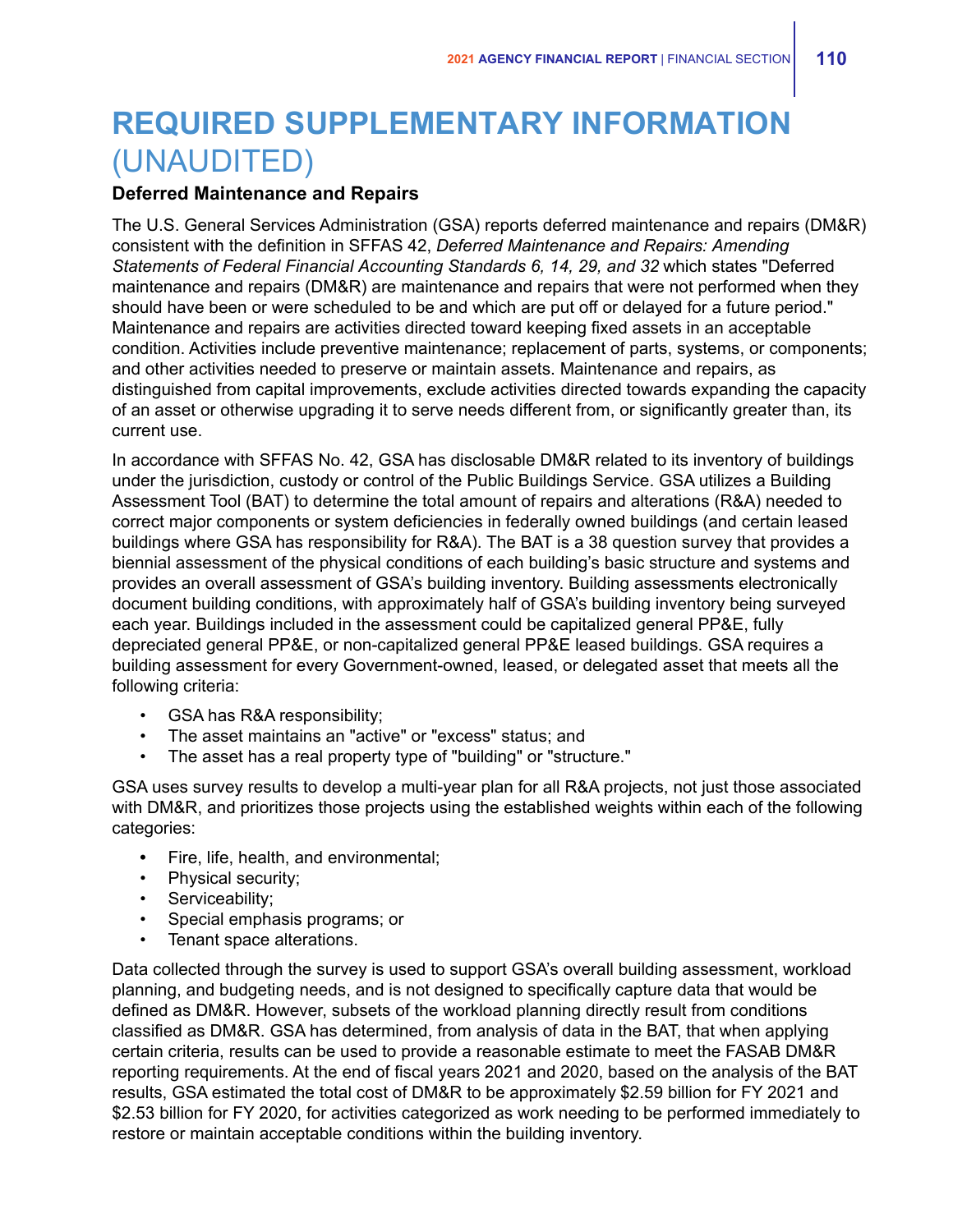#### **111 <sup>2021</sup> AGENCY FINANCIAL REPORT** <sup>l</sup> FINANCIAL SECTION

GSA measures the condition of its inventory of buildings by using an industry accepted metric called the Facility Condition Index (FCI). The FCI is the ratio between total repair and alteration needs and the functional replacement value of an asset *(*i.e., repair needs divided by the asset's replacement value). Based on the end of FY 2021 BAT data, approximately 71.93 percent of GSA's inventory, according to square footage, is considered in "Good Condition," with an FCI of 10 percent or less. There has been no significant change in reporting methodology in deferred maintenance and repairs from prior years.